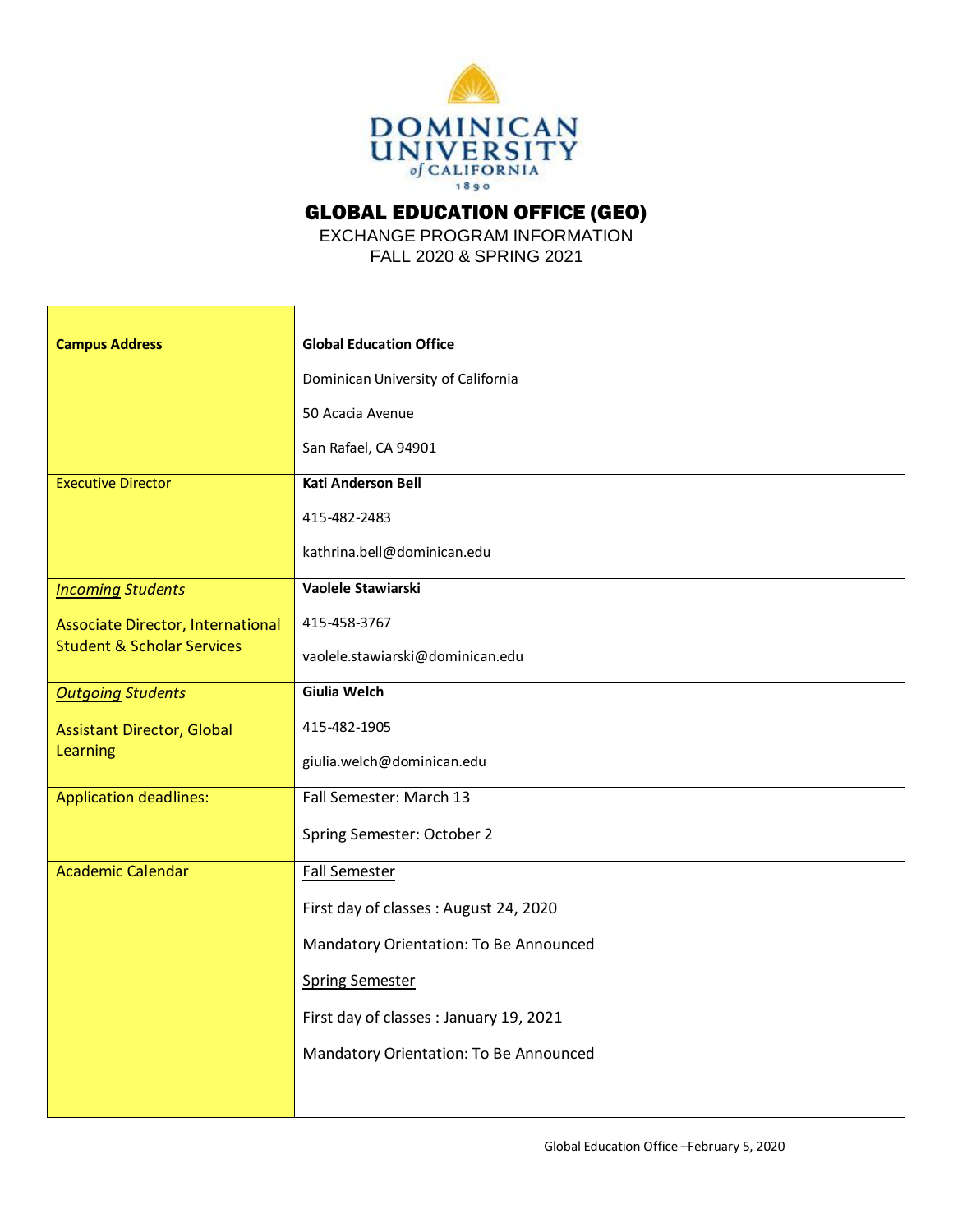

## GLOBAL EDUCATION OFFICE (GEO)

EXCHANGE PROGRAM INFORMATION

FALL 2020 & SPRING 2021

| <b>Instructional Language</b>                    | English                                                                                                                                                                                                                                                                                                                                                                                      |
|--------------------------------------------------|----------------------------------------------------------------------------------------------------------------------------------------------------------------------------------------------------------------------------------------------------------------------------------------------------------------------------------------------------------------------------------------------|
| <b>English Proficiency</b><br>Requirements       | Must fulfill one of the following:<br>TOEFL 550 (paper), 213 (computer), or 80 (IBT)<br><b>IELTS 7</b>                                                                                                                                                                                                                                                                                       |
| <b>Units Policy</b>                              | https://www.dominican.edu/academics/resources/registrar/academic-<br>information/credit-hour-policy                                                                                                                                                                                                                                                                                          |
| <b>Required Student Load</b>                     | Undergraduates must carry a minimum of 12 units; Graduate students must carry a<br>minimum of 8 units                                                                                                                                                                                                                                                                                        |
| <b>Application Form</b>                          | Must be completed by student. Page 7 must be endorsed by Home University<br><b>Outgoing Exchange Official</b>                                                                                                                                                                                                                                                                                |
| <b>Required Supplemental</b><br><b>Documents</b> | Passport page<br>Official school transcripts<br><b>TOEFL scores</b><br>Financial documentation                                                                                                                                                                                                                                                                                               |
| <b>Courses Available</b>                         | https://www.dominican.edu/academics/resources/registrar/academic-<br>information/schedule-of-courses/course-codes                                                                                                                                                                                                                                                                            |
| <b>Transcripts</b>                               | The transcripts of students will be sent to the home university coordinator<br>approximately a month after the end of the exchange program.                                                                                                                                                                                                                                                  |
| Information for International<br><b>Students</b> | https://www.dominican.edu/academics/global-education                                                                                                                                                                                                                                                                                                                                         |
| U.S. Immigration                                 | Incoming students are issued Form DS-2019 when they are approved and admitted<br>into the DUC Exchange program. The form allows students to apply for the J-1<br>(Exchange Visitor Visa).                                                                                                                                                                                                    |
| <b>Medical Care</b>                              | Students will be required to be enrolled in the Dominican Health Insurance Plan<br>(approximately \$700 per semester) for the duration of their studies at Dominican.<br>They may go to the DUC Student Health Center<br>(http://www.dominican.edu/about/current/studentlife/test/index_html) for medical<br>care. For evening, weekend and non-emergency care, there are three hospitals in |